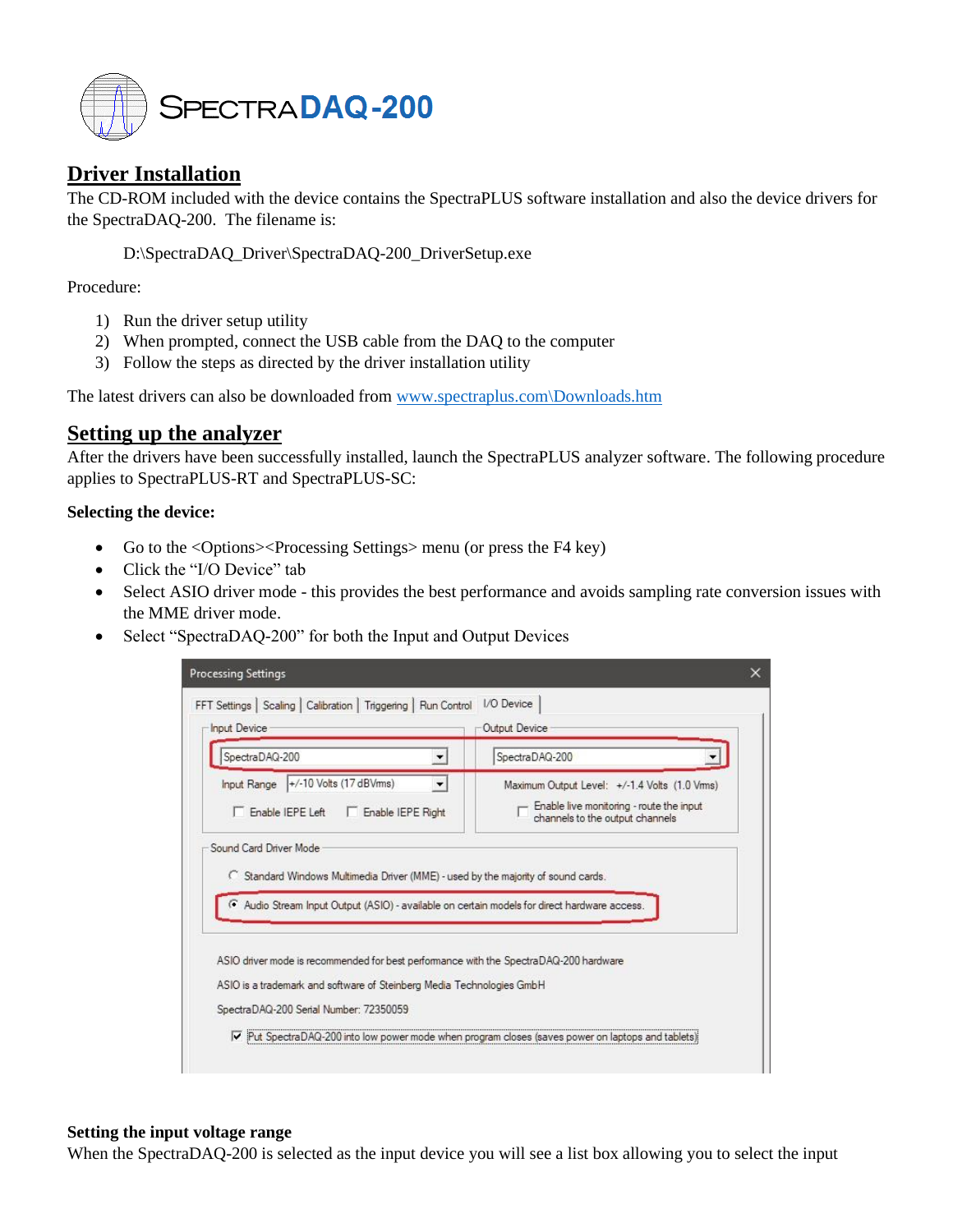voltage range. This controls the input gain of the DAQ – the setting applies to both input channels. You have the following choices:

 $+/-10$  Volts (17 dBVrms)  $+/-2.5$  Volts (5 dBVrms)  $+/-625$  mVolts (53 dBmVrms) +/-156 mVolts (41 dBmVrms)

The input range is the maximum signal level that can be measured without overloading (clipping) the A/D converters. If the input signal level exceeds the input range the analyzer will show a bright red line on the lower status bar  $-$  if this occurs, increase the input range setting. An oscilloscope probe can be used for measurements greater than 10 volts.

When the input range set to 156 mVolts, the minimum signal level that can be measured is approximately 1 microvolt. This means that the overall measurement range of the DAQ is over 130 dB.

# **IEPE power**

Measurement microphones, accelerometers and other transducers require power to operate. An industry standard has been developed called IEPE\* which provides 24 Volts DC at 4ma constant current on the center pin of the BNC input connector. This simplifies the wiring and eliminates the need for an external power supply and associated cabling.

To enable IEPE power simply check the selection box.

\*IEPE stands for Integrated Electronic Piezoelectric. It is also known as ICP (a trademark owned by PCB Electronics) or CCP (Constant Current Power).

**Enable Live Monitoring** – this will allow you to connect headphones or speakers (via amplifier) to monitor the input channels. The output is routed to the BNC connector labeled Output L and also to the 3.5 mm labeled "Stereo Output"

# **Calibrating the Analyzer**

Go to the <Options><Processing Settings> menu (or press the F4 key) and click the "Calibration" tab

| Processing Settings<br>Calibration<br>Triggering   Run Control  <br>Scaling<br>Settings           | I/O Device                                                                                                                       |
|---------------------------------------------------------------------------------------------------|----------------------------------------------------------------------------------------------------------------------------------|
| -Calibration Method<br>External<br>Enable<br>⊽<br>Reference <sup>®</sup><br>Calibration<br>Signal | <br>Internal<br>Directly to<br><b>• Transducer</b><br>Hardware<br>Calibration<br>Sensitivity<br>Requires SpectraDAQ-200 hardware |
| <b>Transducer Sensitivity Parameters</b>                                                          | Digital Signal Levels                                                                                                            |
| Transducer Type<br>Microphone                                                                     | Measure Reference Signal                                                                                                         |

Because the DAQ input voltage is known, direct calibration methods can be used:

#### **Internal Hardware Calibration**

Select the desired engineering units (Volts, Millivolts or dBu).

#### **Directly to Transducer Sensitivity**

Select the desired transducer type (microphone, accelerometer, hydrophone or custom).

Enter the transducer sensitivity from the datasheet provided by the transducer manufacturer. For microphones the transducer sensitivity is in mV/PA, for accelerometers it is mV/G, for hydrophones it is dB re V/uPA. The analyzer will convert the detected voltage to the corresponding engineering units based on this sensitivity.